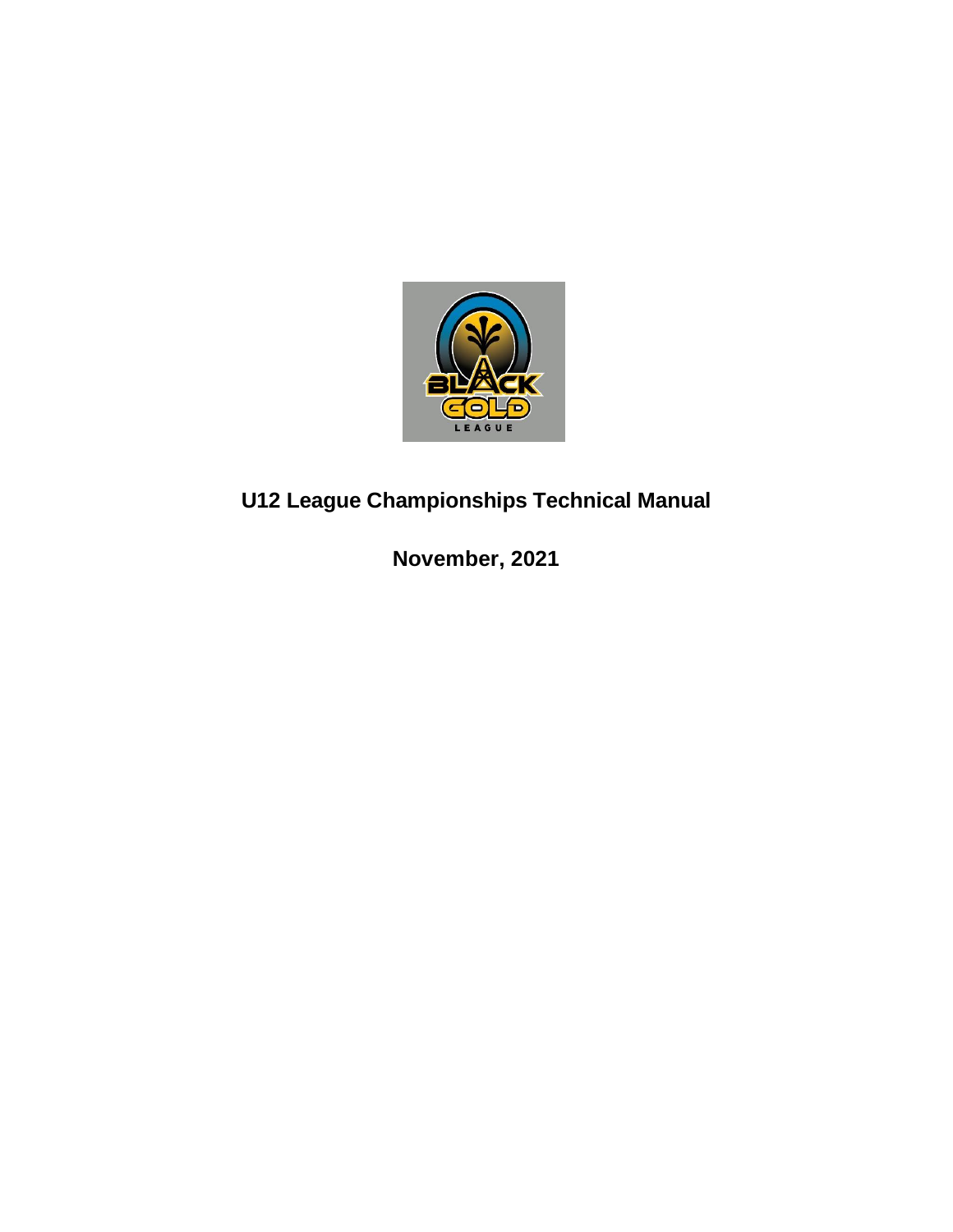# **Table of Contents**

| L. ON-ICE PLACEMENT, MEDAL GAMES, OVERTIME & SHOOTOUT PROCEDURES FOR LEAGUE<br><b>CHAMPIONSHIP</b> |  |
|----------------------------------------------------------------------------------------------------|--|
|                                                                                                    |  |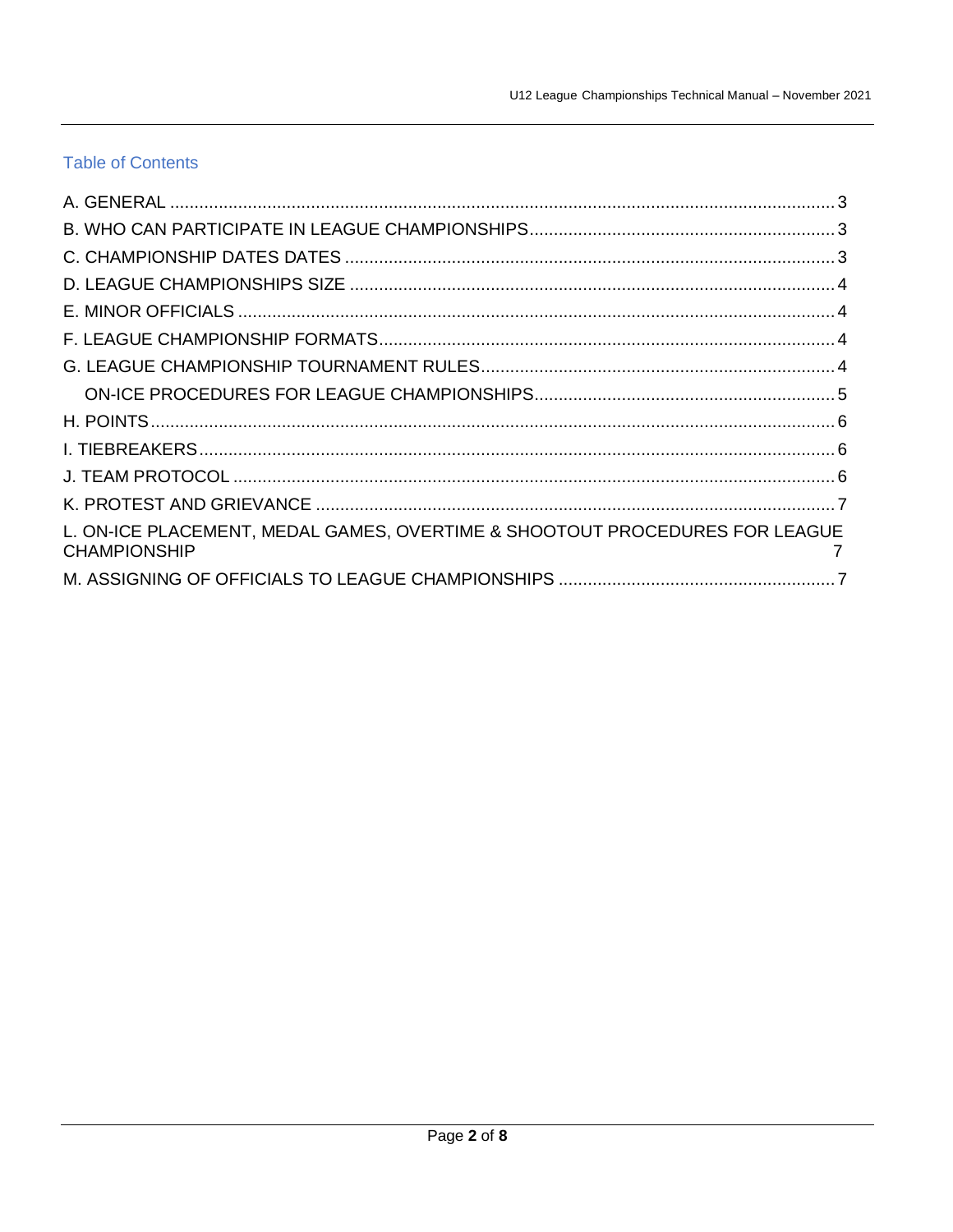#### <span id="page-2-0"></span>**A. GENERAL**

U12 League Championships are intended to provide a season ending Championships for players in the U12 Division in place of U12 Provincials. This document has been created with information at our disposal at this tiem. BGL reserves the right to add or modify information contained in this manual. Any modification would be communicated to our members as soon as they become available.

- 1. Each division pool will have its own championship event.
- 2. Format of championships will include medals (Gold, Silver, Bronze) and varying pool sizes and Championship banners.
- 3. Final formats will be determined after repooling and the number of teams is determined.
- 4. Dates will be finalized after the AGM to give associations lots of time to secure ice
- 5. Remuneration for officials will be in the amounts as determined by the league
- 6. All applicable Ringette Alberta policies are in full effect
- 7. See Appendix B for hositng information

## <span id="page-2-1"></span>**B. WHO CAN PARTICIPATE IN LEAGUE CHAMPIONSHIPS**

- 1. Only teams that participate in the league during the season may participate in League Championship Tournaments. All teams must be registered with Ringette Alberta by December 1st of the current playing season. ALL PLAYERS MUST BE REGISTERED WITH RINGETTE ALBERTA.
- 2. All teams playing in the league are eligible to participate in the Championships.
- 3. The deadline for registered teams to declare their commitment to attend League Championships, is December 15th of each season. Only teams who complete their commitment to attend on time, paid the applicable fees and have approved Team Roster Forms (TRFs) by January 31 will be eligible to participate in the Championships.
- 4. Teams participating in League Championship Tournaments are responsible for their travel, meals, and accommodation expenses.

#### <span id="page-2-2"></span>**C. CHAMPIONSHIP DATES**

- 1. For the purpose of the 2022 League Championship Tournaments, the events will be played on **ONE OF** the following two weekends:
	- a. March 11-13, 2022 b. March 18-20, 2022
- 2. The League Championship Tournament will be scheduled on Friday, Saturday, and Sunday of the assigned weekend, with no round robin games scheduled on Sunday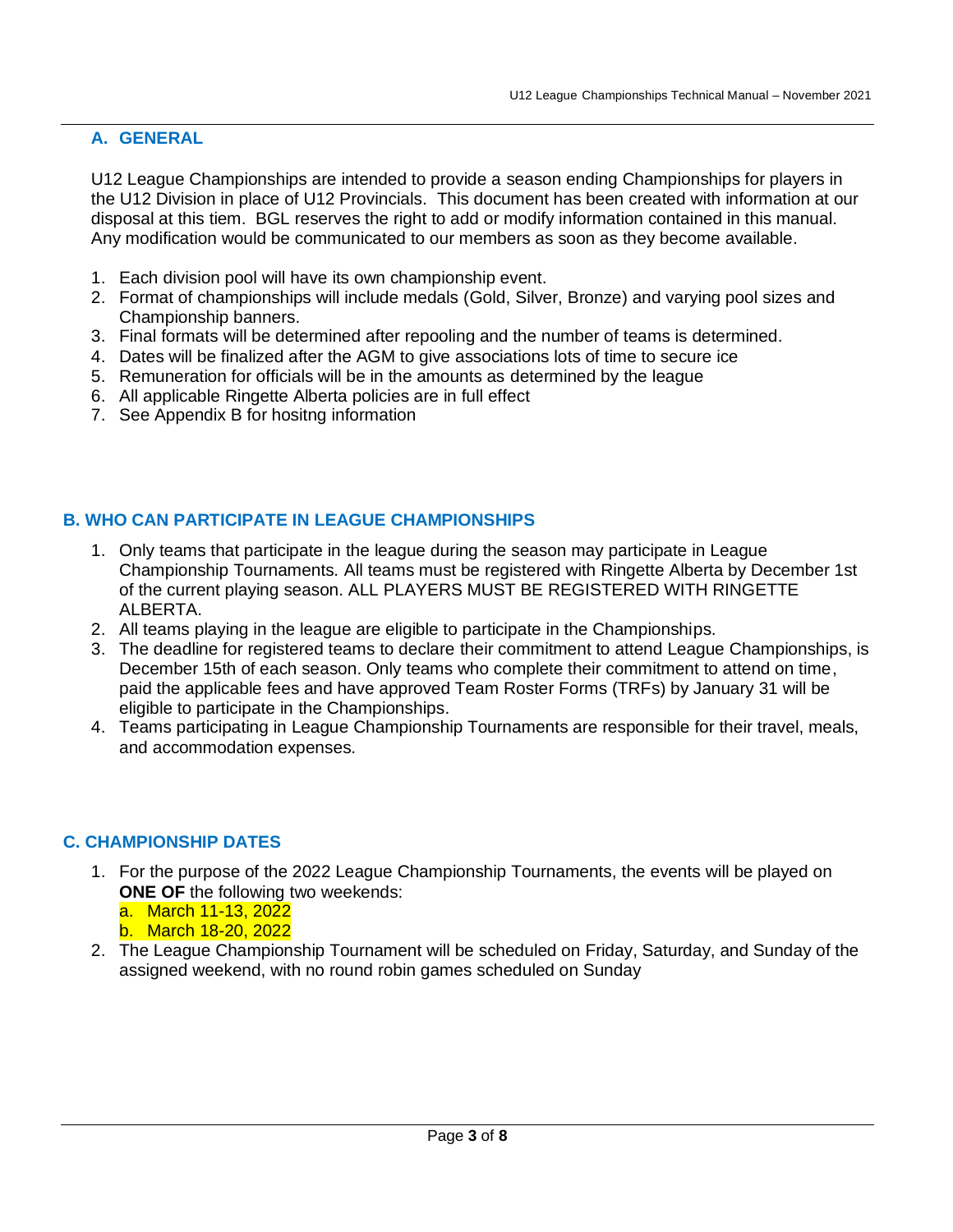#### <span id="page-3-0"></span>**D. LEAGUE CHAMPIONSHIPS SIZE**

1. To accommodate securing the appropriate amount of ice, the League Championship sizes will be determined based on the number of teams in a given pool at the beginning of Session 2 and no later than the Commitment to Attend date (December 15).

## <span id="page-3-1"></span>**E. MINOR OFFICIALS**

- 1. Minor officials must be provided by both teams for ALL GAMES as follows:
	- a. Three (3) minor officials from the home team shall operate the shot clock, manage the game sheet and work one (1) penalty box gate
	- b. Two (2) minor officials from the visiting team shall operate the time clock and one (1) penalty box gate
- 2. Minor officials must be in their respective positions when the competing teams' step on the ice. It is up to the on-ice officials to determine if the minor officials are in position.
- 3. Teams that do not provide minor officials for the game will forfeit that game and the score will be recorded as a 0-7 loss.
- 4. If both teams fail to provide minor officials for the game, the score will be recorded as a 0-0 tie and both teams would be awarded 0 points in the playdown standings.

#### <span id="page-3-2"></span>**F. LEAGUE CHAMPIONSHIP FORMATS**

- 1. In each tournament, the following series will be played to determine the three teams to participate in the championship games and the placement games:
	- a. Five (5) teams, a single round robin series will be played, (4 games RR,1 placement game/2 medal games) 4 teams-5 games/1 team-6 games
	- b. Six (6) teams, a modified round robin series, (2 pools of 3 round robin + 2 cross games, placement, medal games) 4 teams-5 games, 2 teams-6 games)
	- c. Seven (7) teams, a modified round robin series, (each team plays 4 games, placement and medal games) 6 teams play 5 games 1 plays 6
	- d. Eight (8) teams, the division will be divided into two (2) equal pools for a single round robin play, 1 cross, placement and medals)6 teams play 5 games 2 play 6 games.
	- e. Nine (9) teams, the division will be divided into three (3) equal pools for round robin play and 2 cross games, placement and medal games. 8 teams play 5 games and 1 plays 6 games.

#### <span id="page-3-3"></span>**G. LEAGUE CHAMPIONSHIP TOURNAMENT RULES**

- 1. All League Championship Tournaments will be played according to the Ringette Canada Official Rules and Case Book, current to that season.
- 2. All applicable Ringette Alberta policies are in full effect. Teams should be sure to review the following policies, which are of particular importance:
	- a. Registration Policy
	- b. Player Affiliation Policy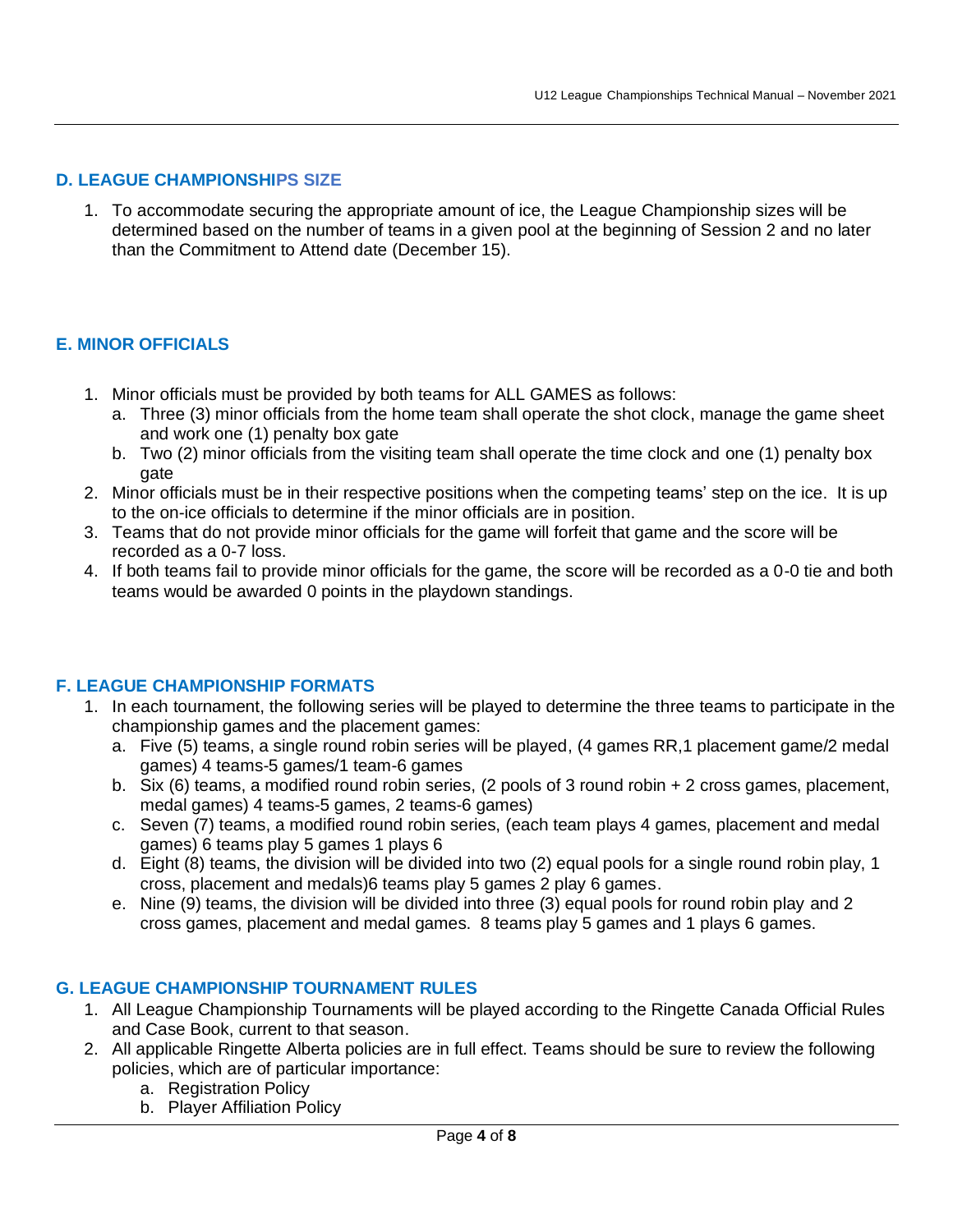#### c. 10.0 Team Staff Policy

- d. 15.0 Suspension Policy (Subsequent Discipline)
- 3. The shot clock will be used for all League Championships.
- 4. Ringette Alberta game sheets will be used. A copy of the game sheet will be distributed by a representative at the control desk following the completion of the game. Distribution will be as follows; one copy to the home team, one copy to the visiting team and one copy to the League upon completion of the League Championship Tournament.
	- a. Game sheets must be completed and signed at the control desk by the coach or manager a minimum of twenty (20) minutes prior to game time. Teams will indicate the starting goaltender (G), alternate goaltender(s) (AG), affiliate players (AP), captains (C) and assistant captains (A) on the game sheet. A delay of game penalty may be assessed for noncompliance with this rule.
	- b. All uniform numbers will coincide with the game sheet. Each player shall have an individual number and there shall be no duplicating of numbers on any team.
- 5. When the reference is made to the home team it will be the first team listed on the schedule.
- 6. In case of conflict in uniform colors, the visiting team will be required to change uniforms.

## <span id="page-4-0"></span>*ON-ICE PROCEDURES FOR LEAGUE CHAMPIONSHIPS*

- 1. Period Length For all U12 divisions, periods will be eighteen (18) minutes in length for round robin games and fifteen (15) minutes for placement and medal games.
- 2. There will be a three (3) minute warm-up and a one (1) minute break between periods.
- 3. The first game on each ice surface of each day will start on time. Subsequent games may start up to ten (10) minutes early, at the discretion of the Officials Supervisor. Teams must be ready to go on the ice ten (10) minutes before game time. Teams not iced within two (2) minutes of the referee's whistle being blown to start the game will forfeit the game. The game will be played as exhibition.
- 4. Alternate goalkeepers may be warmed up between periods in the end their team will defend for the second period. They may use one (1) skater and two (2) rings for the purposes of warm-up. There will be no time outs permitted to warm up an alternate goaltender except in the case of an injury to the starting goaltender in which case the Official Rules of Ringette will be followed.
- 5. If a misconduct or match penalty is assessed during a game, that person will be ejected from the game. Suspensions resulting from this ejection will be handled by the Protest and Grievance Committee
	- a. Players or Team Staff that are ejected may not participate in any other tournament games until their suspension has been fully served.
- 6. If any team accumulates more than 24 minutes in penalties in any one game during the League Championship Tournament, the head coach or acting coach from that game shall be suspended for that team's next game.
- 7. Game Score
	- a. In all cases, the maximum difference (spread), between goals for and against in each game is seven (7). This is the 'Official Score' and is the most that will be displayed on the score board.
	- b. If a team defaults a game, the team is disqualified from competition with the right of appeal to the Protest and Grievance Committee. The 'Official Score', credited to the team which has been given the win, will be recorded as 7-0.
- c. For any forfeited game, the 'Official Score' will be recorded as a 0-7 loss for the penalized team.
- <span id="page-4-1"></span>8. There will be NO Overtime periods for Round Robin games.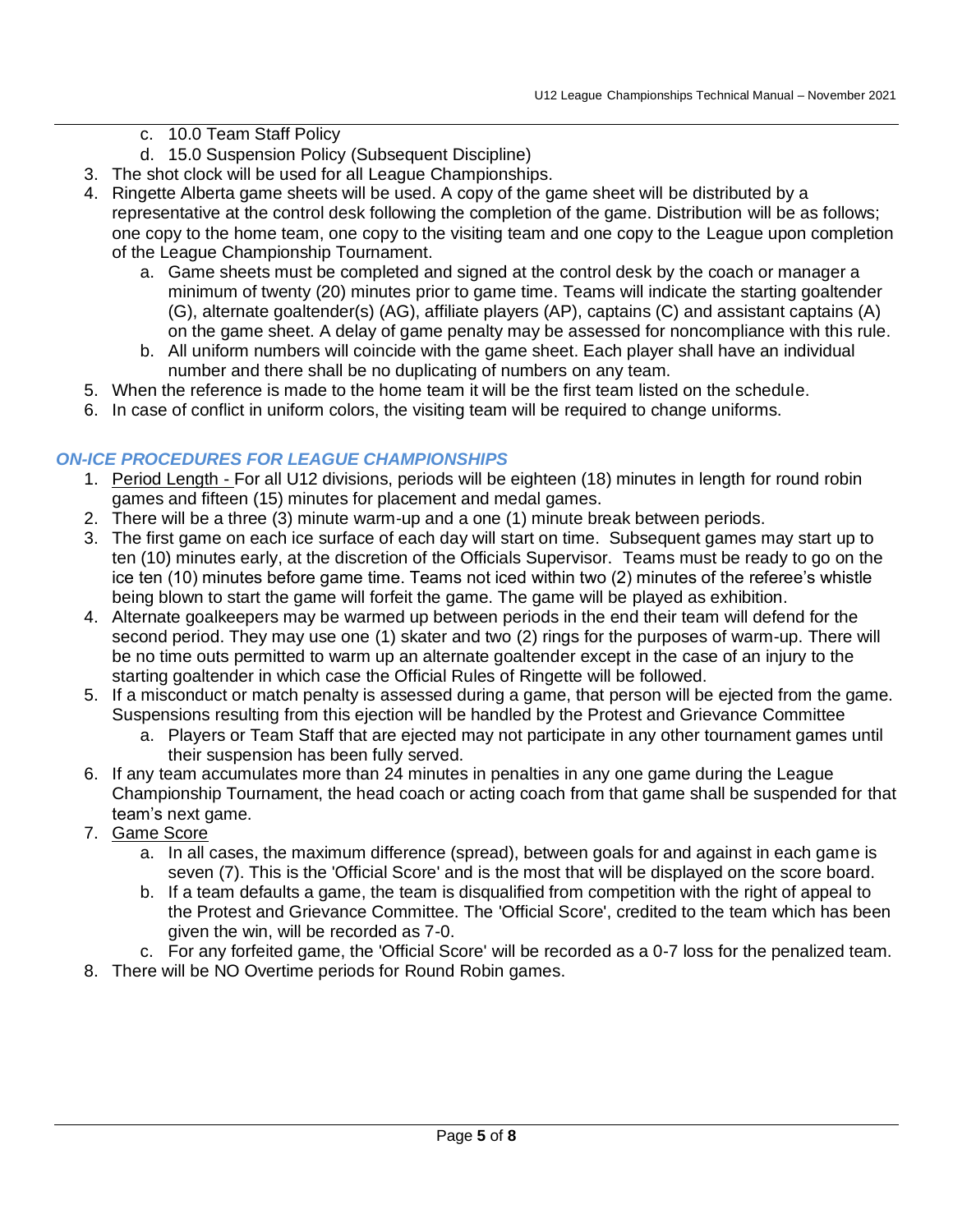#### **H. POINTS**

- 1. Points for the games played in the round robin series will be awarded as follows:
	- a. 2 points for a win
	- b. 0 points for a loss
	- c. 1 point for each team if tied
- 2. In semi-final or final games, home will be the team:
	- a. With the most points, or, if not decisive
	- b. The team that ranked the highest as per the tie breaking procedures in Section G, or, if not decisive,
	- c. From Pool A

#### <span id="page-5-0"></span>**I. TIEBREAKERS**

- 1. These steps shall be followed in sequence until the tied teams have been ranked in order in the standings. Once one team has been ranked, the procedure reverts back to (a). The top team shall be ranked first. If all tied teams have not played an equal number of games amongst the tied teams, the tie breaker procedure will start at step d. (this may apply for seven (7) and twelve (12) team League Championship formats).
	- a. Among the tied teams, the winner of more game(s) between the tied teams during the round robin will be declared the highest position.
	- b. If still tied, the team having the greatest positive difference between goals for and against in games between the tied teams in the round robin will be declared the highest position.
	- c. If still tied, the team having the fewest total goals against in games between the tied teams during the round robin will be declared the highest position.
	- d. If still tied, the team having the greatest positive difference between goals for and against in all games during the round robin, including cross-over games, will be declared the highest position.
	- e. If still tied, the tied team with the fewest total goals against in all games during the round robin, including cross-over, will be declared the highest position.
	- f. If still tied, the team having the fewest penalty minutes in games between tied teams will be declared the highest position.
	- g. If still tied, the team with the fewest of penalty minutes in all round robin games, including crossover games.
	- h. If still tied, a randomly drawn team.

# <span id="page-5-1"></span>**J. TEAM PROTOCOL**

- 1. Shaking Hands
	- a. At the end of each game, players and coaches should line up on their respective blue lines and then proceed to shake hands at center ice.
- <span id="page-5-2"></span>2. Receiving Trophies and Medallions
	- a. Only players and Team Staff members listed on the game sheet will receive medallions, to a maximum of 18. If extra medals are needed, they may be purchased from the league.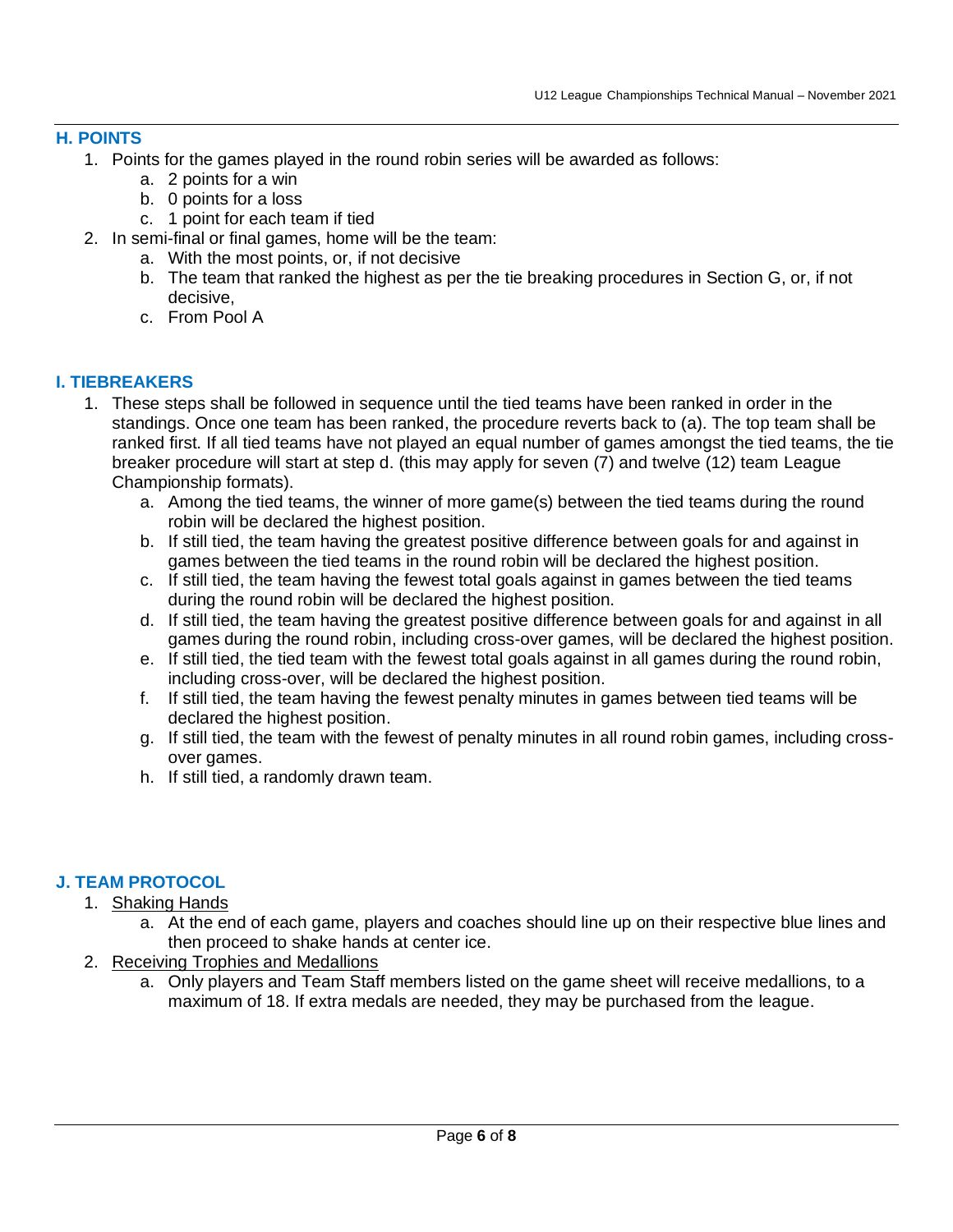## **K. PROTEST AND GRIEVANCE**

- 1. BGL will appoint a Protest and Grievance Committee for each of the League Championship Tournaments. This committee will consist of the League Representative (or designate) and the Officials Supervisor for the Tournament (or designate).
- 2. At least one member of the committee shall be present at the arena at all times. All members should be readily available to meet and decide upon any protest or grievance within thirty (30) minutes of submission.
- 3. The Committee will handle any suspensions resulting from misconduct or match penalties assessed during League Championships.
- 4. The Committee will consider all appeals, protests, and grievances related to the League Championship Tournament. They will not consider an appeal based upon a referee's judgment call.
- 5. Protests will only be entertained from a registered team staff member.
- 6. All protests must be submitted in writing to any member of the Protest and Grievance Committee within thirty (30) minutes of completion of round robin and semi-final games or forty-five (45) minutes of completion of medal round game leading to the protest.
- 7. All protests must be accompanied by a deposit in the amount as specified in Appendix A Rates and Fees of the Ringette Alberta Policy Manual. The deposit will be refunded only if the protest is upheld. Lost protest funds will be deposited to the respective league's general account.
- <span id="page-6-1"></span><span id="page-6-0"></span>8. The Protest and Grievance Committee's decision is final and no further appeals will be entertained.

# **L. ON-ICE PLACEMENT, MEDAL GAMES, OVERTIME & SHOOTOUT PROCEDURE FOR LEAGUE CHAMPIONSHIP TOURNAMENTS**

- 1. In the event that a placement, semi-final or final game is tied at the end of regulation time,
	- a. A maximum of one (1), five (5) minute sudden victory overtime periods will be played.
	- b. There will be a one (1) minute break between regulation time and overtime.
		- i. The possession of the ring for the opening free pass for the overtime period will be decided by the referee's toss of a coin. The Home team will call the coin toss.
		- ii. The team winning the toss will get possession of the ring for the free pass and the other team will get choice of end for the overtime period.
	- c. If still tied after the overtime period, the game will be decided by a shoot-out. The procedure for the shootout is as follows:
		- i. The selection of shooters will occur at the start of the shoot-out within the two (2) minute time limit at the end of the overtime period.
		- ii. The coaches will be required to note these shooters on the forms provided (League rep will have them with the minor officials).
	- d. Coaches will select five (5) shooters from all players for their team listed on the game sheet for that game. Two (2) additional shooters will be designated, to be used only in the event of an injury to any of the first 5 shooters. Ejected or suspended players are not eligible to participate in the shoot-out. Players serving a penalty at the end of the second overtime period will be eligible for the shootout.
	- e. Home team will shoot first.
	- f. The five (5) players from each team will alternate shots until each shooter has shot.
	- g. If the teams are still tied after this shootout, then a sudden victory shoot out will occur. The same five (5) players will again alternate shots and when one team scores and the other does not, the game will be deemed over.
- 2. In the event that a placement game is tied at the end of regulation time, an overtime period shall be followed when scheduled ice time allows. Should the game ice allocation not be sufficient to host an